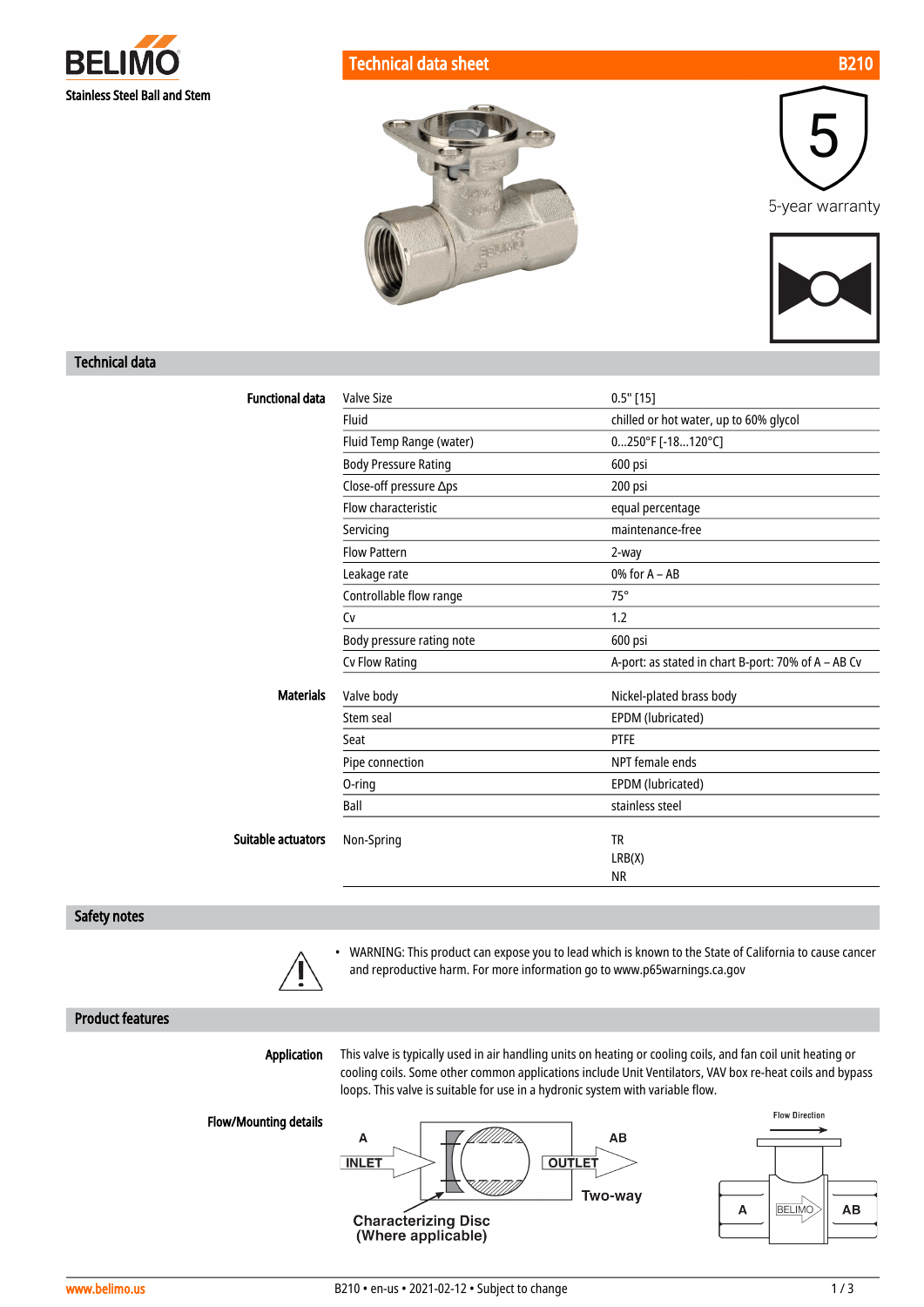



ARB N4, ARX N4, NRB N4, NRX N4

|             |             | - -          |              |             |             |
|-------------|-------------|--------------|--------------|-------------|-------------|
| A           |             |              |              |             |             |
| 11.4" [289] | 2.4" [60]   | 7.7" [196]   | 7.0" [179]   | $3.1"$ [80] | $3.1"$ [80] |
| Α           |             |              |              |             |             |
| 7.9" [200]  | $2.4"$ [60] | $5.7"$ [146] | $5.1"$ [129] | $1.8"$ [46] | $1.8"$ [46] |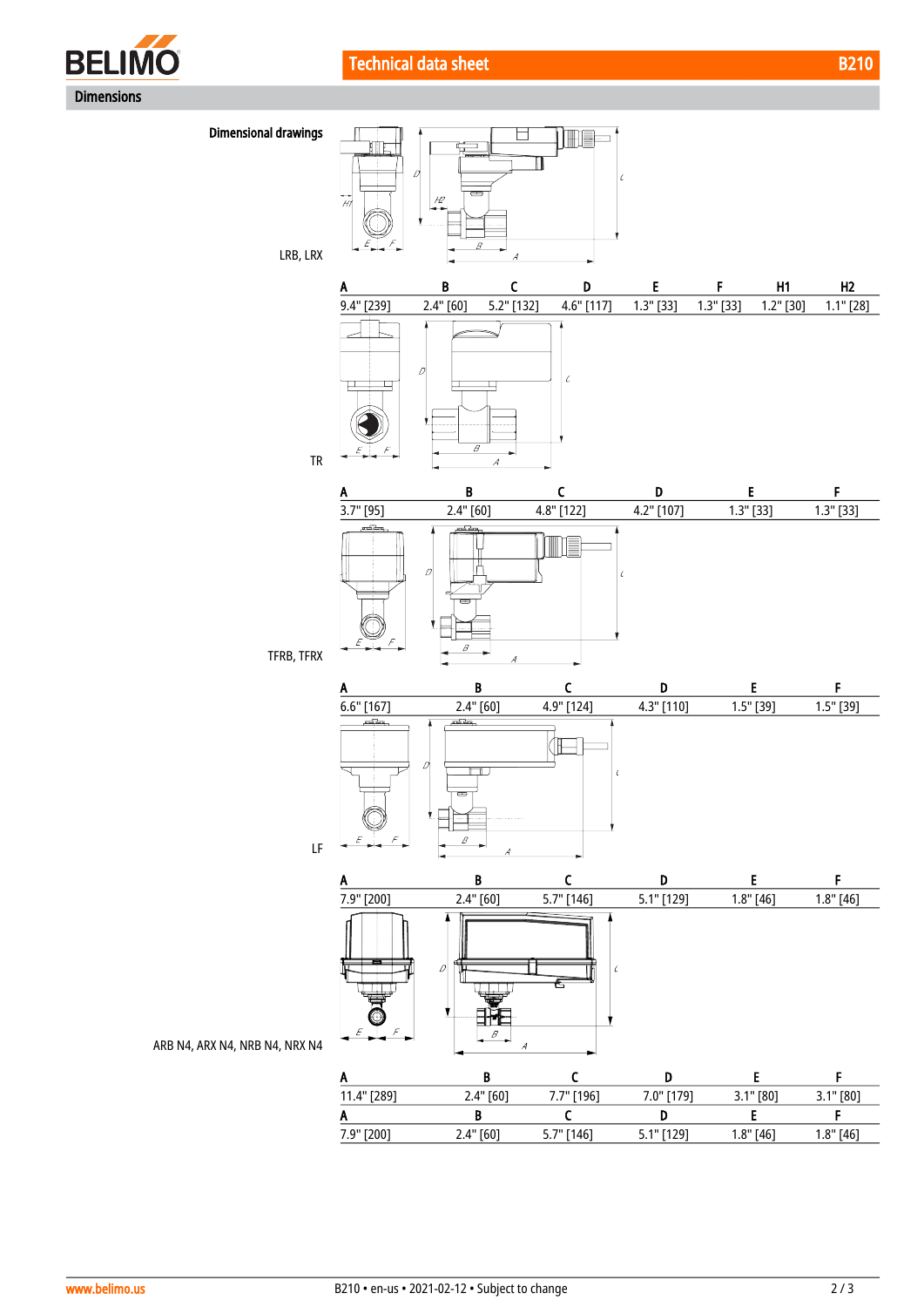

# **Technical data sheet B210**



ARB N4, ARX N4, NRB N4, NRX N4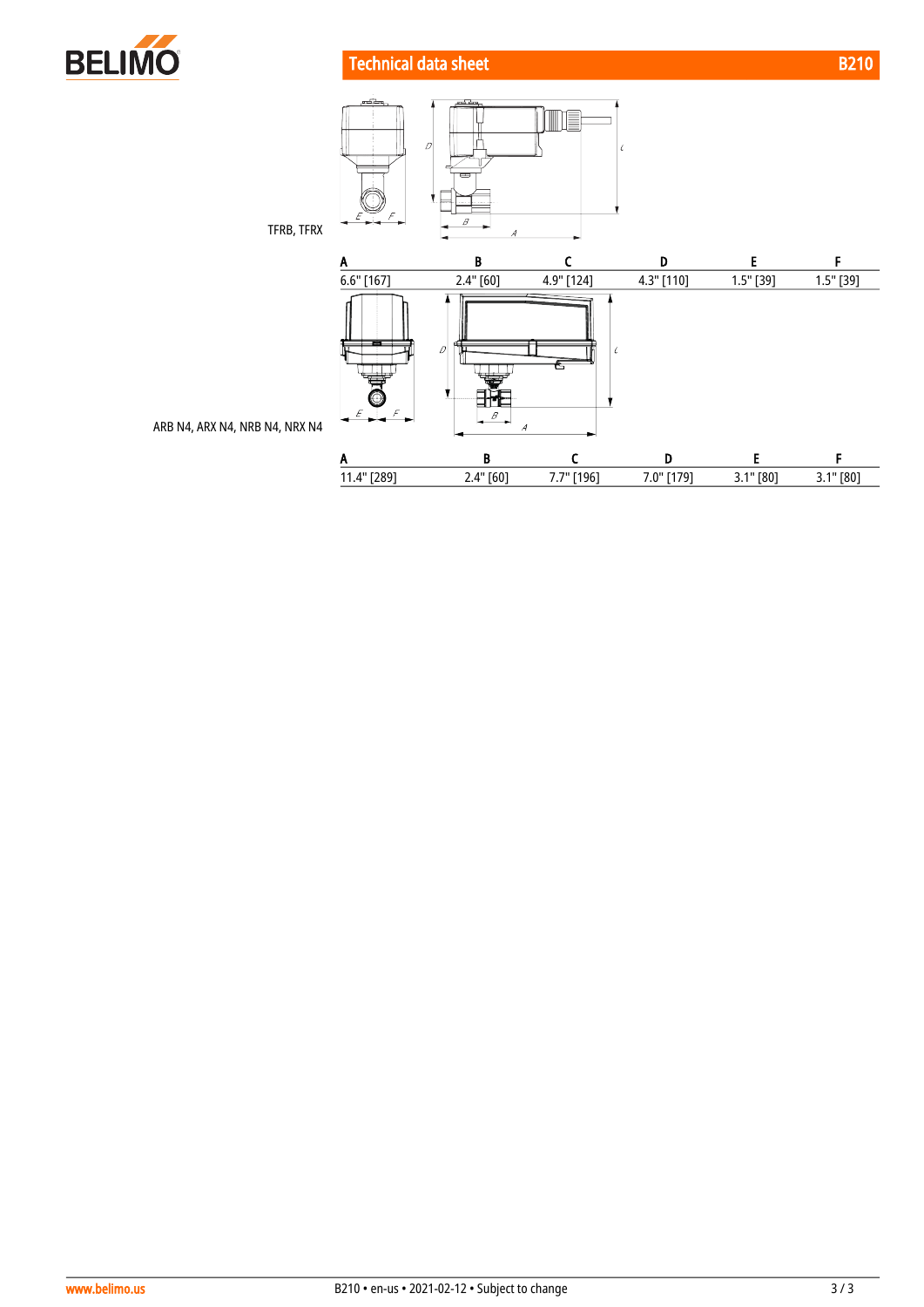

Technical data sheet LRB24-3-Technical data sheet LRB24-3-Technical data sheet LRB24-3-Technical data sheet LRB24-3-





#### Technical data

| <b>Electrical data</b> | Nominal voltage                    | AC/DC 24 V                                                                    |
|------------------------|------------------------------------|-------------------------------------------------------------------------------|
|                        | Nominal voltage frequency          | 50/60 Hz                                                                      |
|                        | Power consumption in operation     | 1.5W                                                                          |
|                        | Power consumption in rest position | 0.2W                                                                          |
|                        | <b>Transformer sizing</b>          | 2.5 VA (class 2 power source)                                                 |
|                        | <b>Flectrical Connection</b>       | Screw terminal (for 26 to 14 GA wire)                                         |
|                        | <b>Overload Protection</b>         | electronic thoughout 090° rotation                                            |
| <b>Functional data</b> | <b>Input Impedance</b>             | $600 \Omega$                                                                  |
|                        | Direction of motion motor          | selectable with switch 0/1                                                    |
|                        | Manual override                    | external push button                                                          |
|                        | Angle of rotation                  | $90^\circ$                                                                    |
|                        | Angle of rotation note             | adjustable with mechanical stop                                               |
|                        | Running Time (Motor)               | 90 <sub>s</sub>                                                               |
|                        | Noise level, motor                 | 35 dB(A)                                                                      |
|                        | Position indication                | Mechanically, pluggable                                                       |
| Safety data            | Degree of protection IEC/EN        | <b>IP54</b>                                                                   |
|                        | Degree of protection NEMA/UL       | NEMA 1 UL Enclosure Type 1                                                    |
|                        | <b>Agency Listing</b>              | cULus acc. to UL60730-1A/-2-14, CAN/CSA<br>E60730-1:02, CE acc. to 2014/30/EU |
|                        | <b>Quality Standard</b>            | ISO 9001                                                                      |
|                        | Ambient temperature                | -22122°F [-3050°C]                                                            |
|                        | Storage temperature                | -40176°F [-4080°C]                                                            |
|                        | Ambient humidity                   | max. 95% r.H., non-condensing                                                 |
|                        | Servicing                          | maintenance-free                                                              |
| Weight                 | Weight                             | 1.1 lb [0.50 kg]                                                              |

#### Safety notes



- 3/8"-16 shaft clevis for AHK/AH.
- Battery Back Up System for SY(7~10)-110
- 5/16" shaft clevis for LH.
- Cable to ZIP-RS232 US to diagnostic/programming socket.
- MFT95 resistor kit for 4 to 20 mA control applications.

## Electrical installation

# $\times$  INSTALLATION NOTES

 $\bigwedge$  Provide overload protection and disconnect as required.

 $\sqrt{2}$  Actuators may be connected in parallel. Power consumption and input impedance must be observed.  $\sqrt{3}$  Actuators may also be powered by 24 VDC.